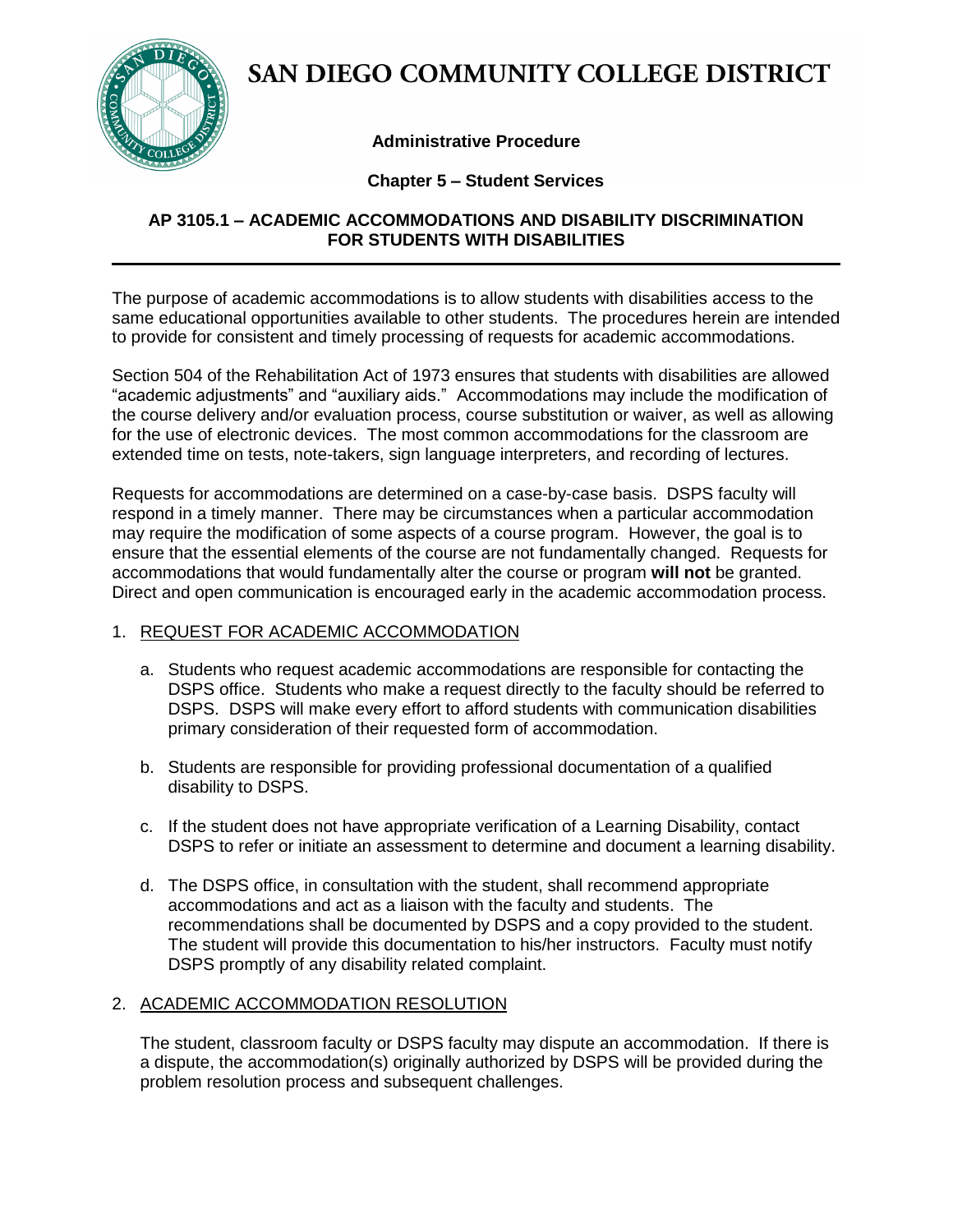- a. Informal Resolution Procedure
	- 1) **An instructor who has questions or disagrees** with an accommodation requested by a student with a verified disability shall promptly contact the DSPS faculty who authorized the accommodation(s).
	- 2) **A student who disagrees** with the academic accommodation(s) authorized by the DSPS counselor shall promptly discuss his/her concern with the DSPS manager/coordinator.
	- 3) **A student who is not provided** an approved DSPS reasonable accommodation by the instructor shall notify the DSPS Office promptly so that an interactive meeting is scheduled for resolution.
	- 4) The DSPS manager/coordinator shall convene an informal meeting of appropriate representatives (i.e. student, DSPS counselor, instructor and/or discipline department chair) within five (5) instructional days following the notification of the disputed accommodation(s). Every effort shall be made to resolve the matter informally.
	- 5) Student will be notified in writing of next steps if not resolved to the student's satisfaction. DSPS will notify the appropriate administrator when it is unable to resolve a student complaint to provide an accommodation.
- b. Formal Resolution Procedure (when not resolved during informal process):
	- 1) If there is no agreement with the informal resolution, the student, the instructor or the DSPS faculty may provide a written complaint to the compliance officer responsible for 504 matters within 10 instructional days of notification of the informal resolution. Contact information can be located on the [DSPS](http://dsps.sdccd.edu/studentrights.html) website.
	- 2) The compliance officer responsible for 504 matters will review the written complaint and carefully research the facts. Written notification of his/her decision will be provided to the student within 10 instructional days of receipt of the complaint. The student will be provided a written notification of the option to file a complaint under Administrative Procedure *AP 3435 Discrimination and Harassment Investigations* if student is not in agreement with DSPS faculty or 504 decision.

#### 3. REQUESTS FOR A COURSE SUBSTITUTION OR WAIVER

- a. Students who request a course substitution or waiver should file a Petition for Modification of Graduation Requirements or a Petition for Math Substitution as an Academic Accommodation with the appropriate college committee/office/department.
- b. Requests for course substitutions or waivers will be adjudicated by the appropriate committee, department or office and will include at least one DSPS faculty when the petition states the request is for an academic accommodation. The 504 officer may be included as determined by the committee chair.